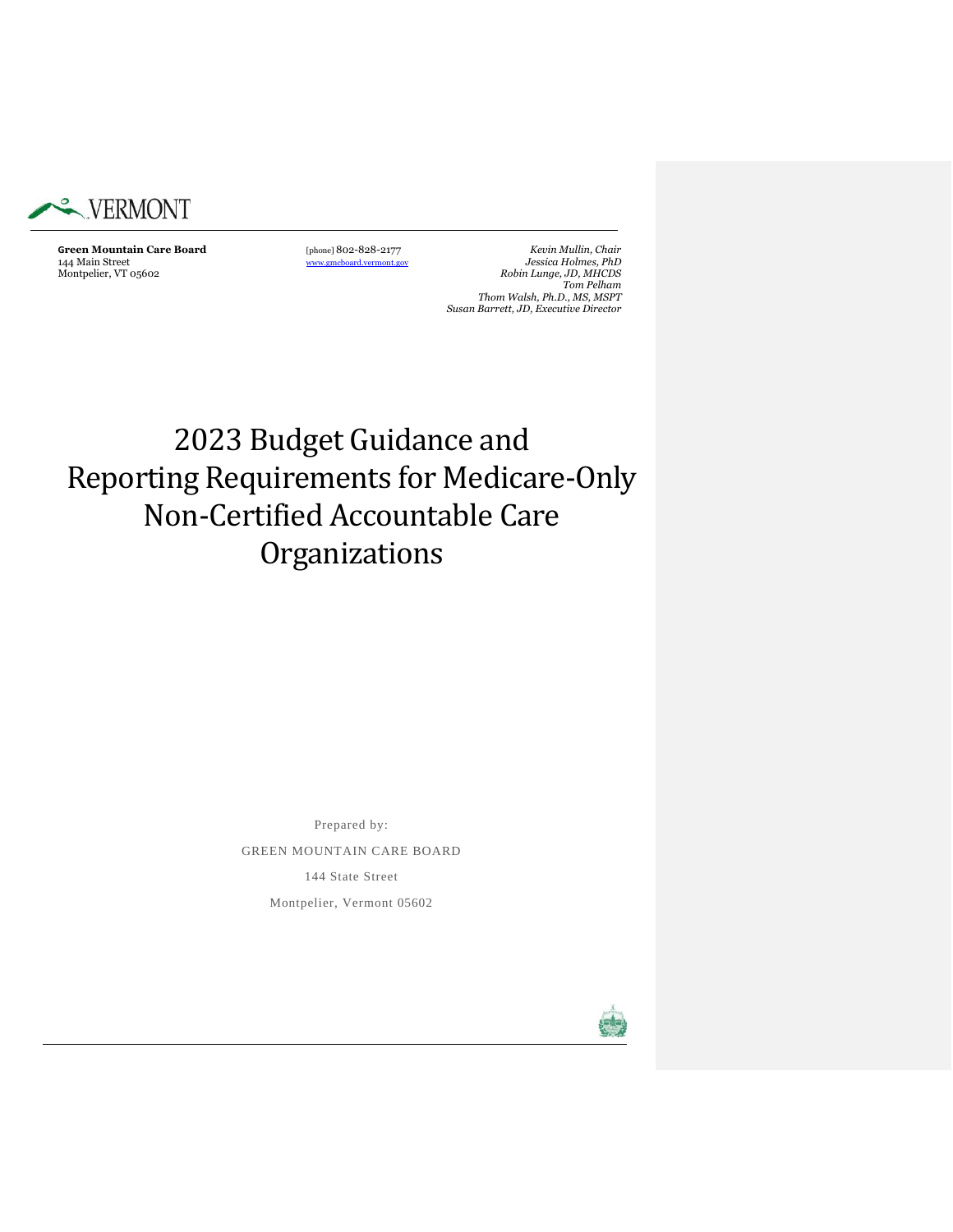# BACKGROUND

This guidance, adopted by the Green Mountain Care Board (GMCB) on October 20, 2021, serves as the GMCB's Annual Reporting and Budget Guidance for Budget Year 2022 for any Accountable Care Organization (ACO) that (i) is not certified by the GMCB, (ii) is participating only with Medicare and not Medicaid or any commercial payers, and (iii) that has less than 10,000 attributed lives in the State of Vermont. See 18 V.S.A. § 9382(b) and GMCB Rule 5.000, §§ 5.403, 5.405(c). ACOs that wish to receive payments from Vermont Medicaid or a commercial insurer must, in addition to having their budgets approved, be certified by the GMCB. See 18 V.S.A. § 9382(a). For more information about certification, please contact the GMCB. In accordance with 18 V.S.A. § 9382(b)(3)(A) and GMCB Rule 5.000, §§ 5.105, 5.404(b), the Office of the Health Care Advocate (HCA), which represents the interests of Vermont health care consumers, must receive ACO budget filings and other materials and shall have the right to participate in the budget review process, including hearings.

# 2022 TIMELINE FOR 2023 BUDGET SUBMISSION (subject to change)

| October 1, 2022: | ACO <sub>s</sub> submit budgets to GMCB                                         |
|------------------|---------------------------------------------------------------------------------|
| November 2022:   | ACO budget presentation to Board                                                |
| December 2022:   | GMCB staff presents analysis to the Board                                       |
| December 2022:   | Public comment closes when GMCB votes                                           |
| December 2022:   | GMCB votes on the ACOs' budgets and reporting submission at a public<br>meeting |
| February 2023:   | GMCB issues written orders to ACOs                                              |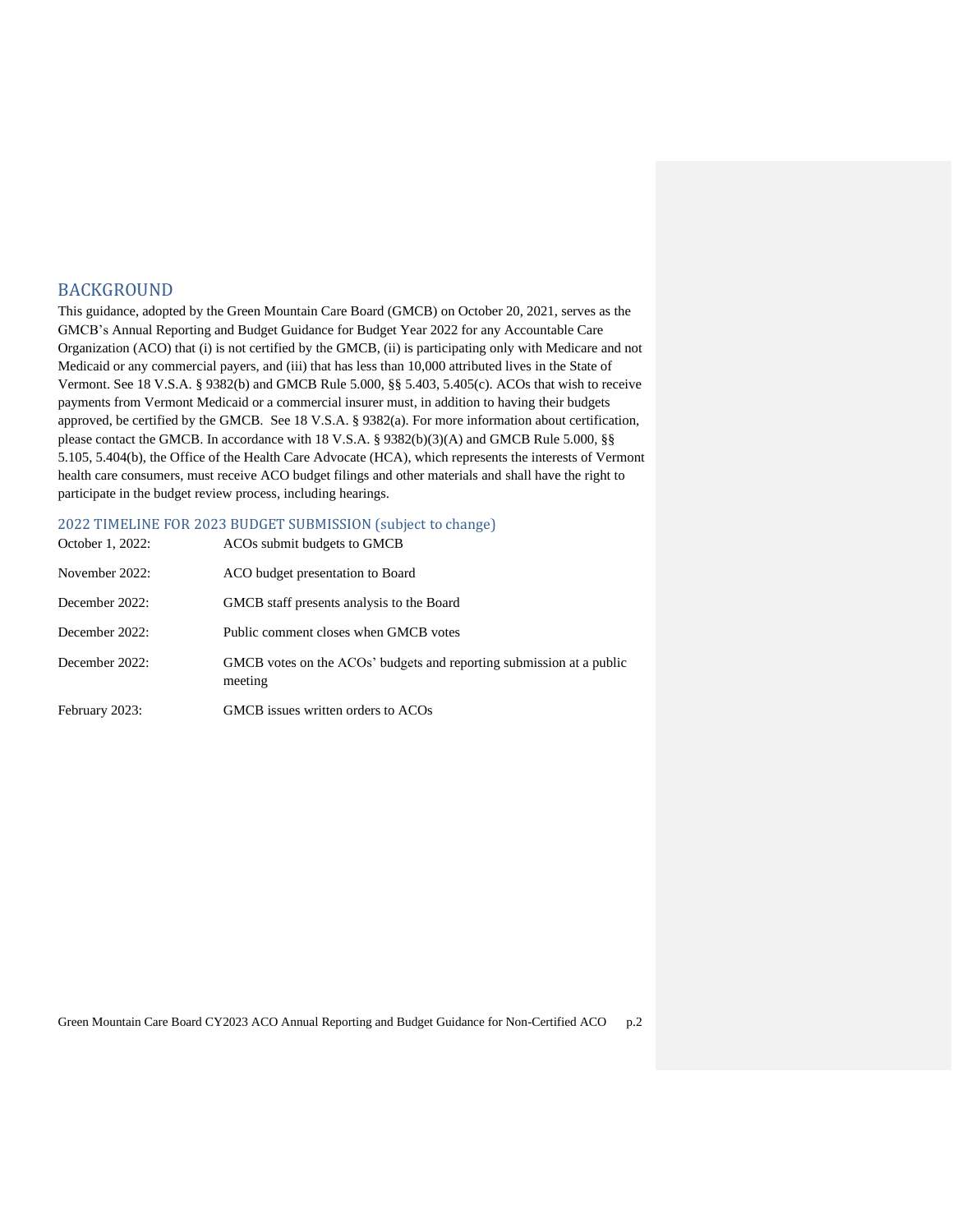# TABLE OF CONTENTS

# **Section 1. ACO Information, Background, and Governance**

# **Section 2. ACO Providers**

Section 2 Appendix: ACO Provider Network Template

- A-1: ACO Provider Network Summary Template
- A-2: Network Changes

# **Section 3. ACO Payer Programs**

Section 3 Appendix: ACO Payer Programs

• B: Program Arrangements Between ACO and Payer

# **Section 4. ACO Budget and Financial Plan**

# **Section 5. ACO Model of Care and Community Integration**

**Section 6: Vermont All-Payer Accountable Care Organization Model Agreement Scale Target ACO Initiative**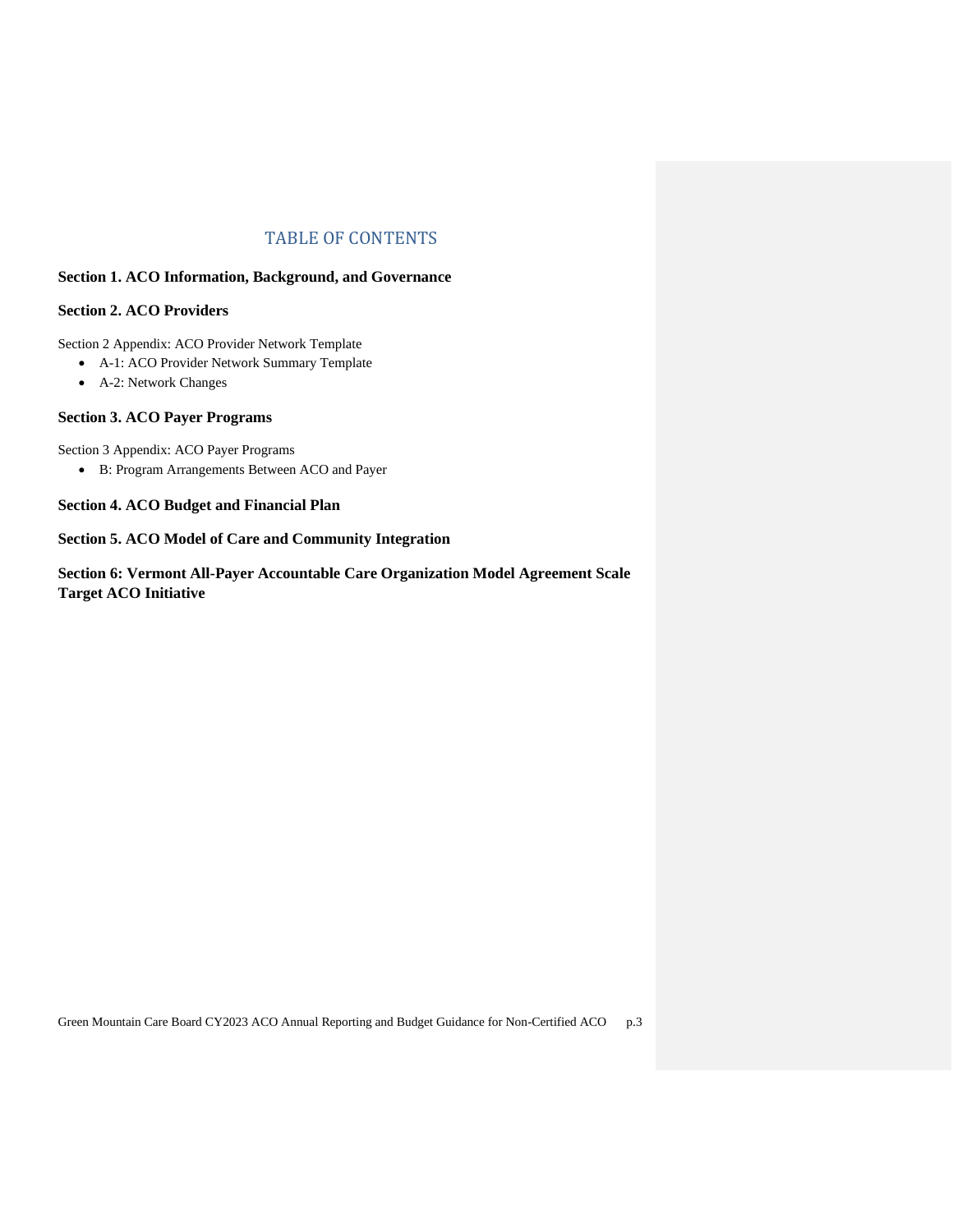#### The Green Mountain Care Board's Accountable Care Organization Budget Guidance - 2023

#### **Instructions**

Please answer all questions in this Guidance. For ACOs that are not taking the risk of losses, please mark any question that relates to shared risk with "N/A" or similar response. References to attributed lives, providers, provider network, and payments or spending are limited to the ACO's attributed lives, providers, and provider network in the State of Vermont, unless otherwise specified. If a response is not specific to the ACO's Vermont business, it must be noted.

An ACO may respond to questions in this Guidance by incorporating by reference publicly available information maintained or filed by the ACO. If the ACO wishes to incorporate any such public information, a link to a publicly accessible website or other publicly accessible filing must be provided, along with a specific reference to the location (section number, page number, or other appropriate reference) where the required information can be found within the link. Furthermore, submission should not include links to any documents that are not publicly available (e.g. Dropbox, Google Drive).

If the ACO believes materials it provides to the GMCB during this process are exempt from public inspection and copying, the ACO must submit a written request asking the GMCB to treat the materials accordingly. The written request must specifically identify the materials the ACO claims are exempt from disclosure under 1 V.S.A. § 317(c); provide a detailed explanation citing appropriate legal authority to support the claim; and comply with all other requirements set forth in GMCB Rule 5.000, § 5.106(c). The information for which the ACO seeks confidential treatment must be submitted in separate e-mail with "Confidential" in the subject line. The document itself must include the word "Confidential" in the file name (if electronic) and on the face of the document, in a conspicuous location. The GMCB recommends that the ACO submit the confidentiality request at the same time it submits the materials it considers confidential (or at least notify the GMCB of the confidential nature of the documents), but in any event, the written request must be submitted to the GMCB no later than three (3) days after the potentially confidential information is submitted to the GMCB. The HCA must be copied on all confidentiality requests and related submissions.

The HCA is bound to respect the GMCB's confidentiality designations and treat the submitted materials as confidential pending the GMCB's final decision on the request. See 18 V.S.A. § 9382(b)(3)(B); Rule 5.000, § 5.106(e)-(g).

Along with its responses to this Guidance, the ACO must submit a Verification Under Oath (on forms provided by the GMCB) signed by an officer of the ACO with responsibility for such matters. See 18 V.S.A. § 9374(i) and (j).

## Section 1: ACO INFORMATION, BACKGROUND AND GOVERNANCE

- 1. Date of Application:
- 2. Name of ACO:
- 3. Tax ID Number:
- 4. Identify and describe the ACO and its governing body, including:
	- a. Legal status of the ACO (e.g., corporation, partnership, not-for-profit, LLC);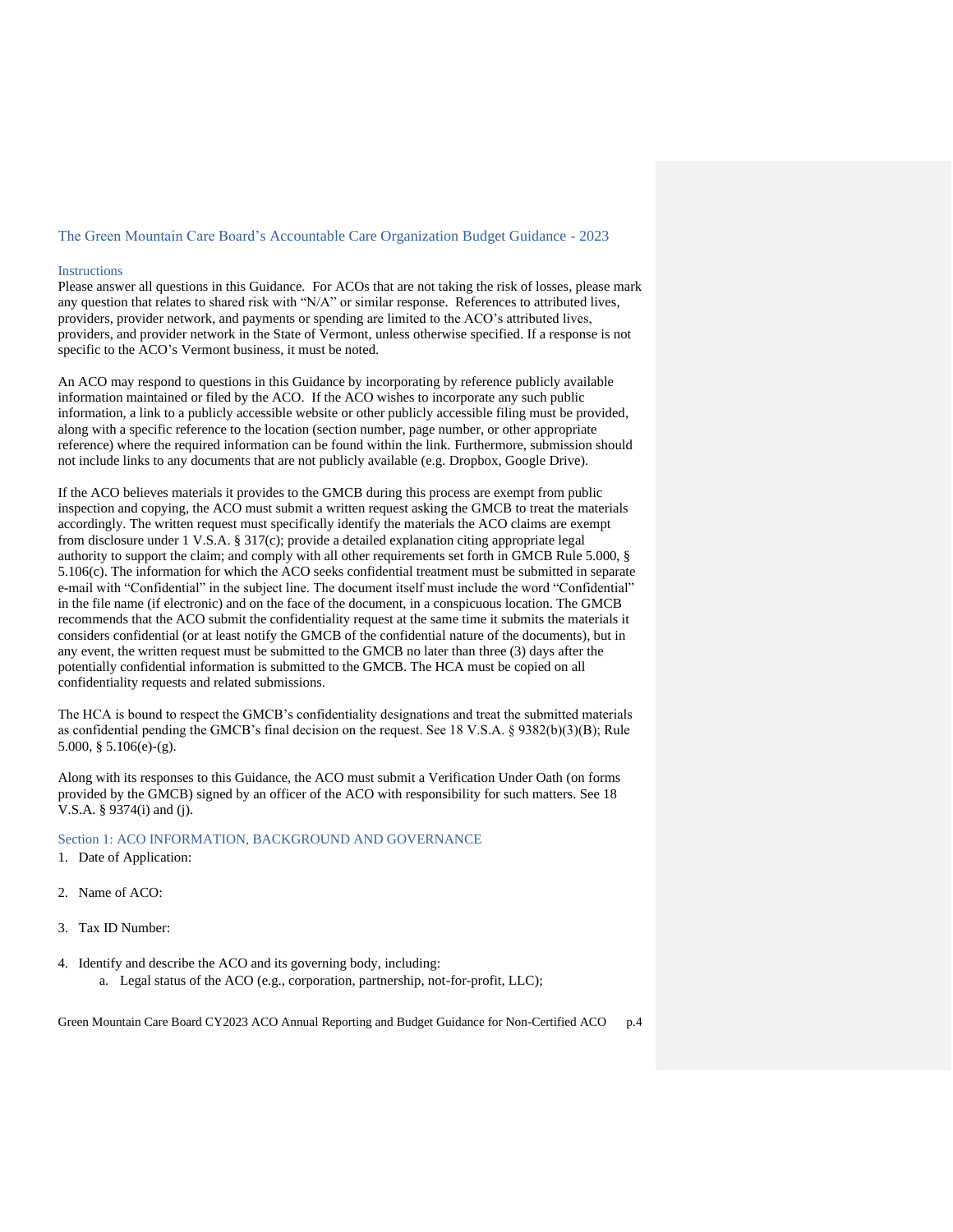- b. Members of the governing body and their organizational affiliation (and identifying the designated Beneficiary member of the governing body and the Consumer Advocate);
- c. Officers of the ACO;
- d. Committee and subcommittee structure of the governing body, as applicable;
- e. Description of governing body's voting rules; and
- 5. Identify and describe each member of the ACO's executive leadership team, including name, title, tenure in current position, and qualifications for current position.
	- a. Does the ACO have any executive leadership compensation structure that is tied to reducing the amount paid for patient care?
- 6. Describe any material pending legal actions taken against the ACO or its affiliates, any members of the ACO's executive leadership team or Board of Directors related to their duties. Describe any such actions known to be contemplated by government authorities.
- 7. With respect to the ACO's executive leadership team or Board members, describe any legal, administrative, regulatory, or other findings indicating a wrongful action involving or affecting the performance of their duties, or professional fiscal irresponsibility.
- 8. If the ACO has been accredited, certified, or otherwise recognized by an external review organization (e.g., for NCQA accreditation or payer assessments), submit the review organization's determination letter, associated assessment documents and results. If the ACO is working toward accreditation or certification, please describe.

## Section 2: ACO PROVIDER NETWORK

- 1. With respect to the ACO's provider network in Vermont, complete **Appendix A-1 – ACO Provider Network Summary Template** and, in the box starting on row 25, provide a brief narrative summary of each payment model that the ACO identified in **Appendix A-1**, column K, that the ACO utilizes in its provider network.
- 2. For ACOs that were operating in Vermont prior to 2023, complete **Appendix A-2** to quantify the number and type of providers that have dropped out of the network 2021-2023 (prior, current, and budget years) and to the best of your knowledge, their reasons for exiting;
- 3. For provider contracts for which the provider is assuming risk, describe the ACO's current contract with the provider:
	- a. The percentage of downside risk assumed by the provider, if any;
	- b. The cap on downside risk assumed by the provider, if any, and
	- c. What risk mitigation requirements does the ACO place on providers, if any (e.g., reinsurance, reserves).
- 4. Submit the template of the ACO's provider contract to GMCB.
- 5. Does the ACO have plans to expand their provider network in Vermont in future years? (yes/no) If yes, please describe the ACO's recruitment strategies:
	- a. Describe the ACO's recruitment strategy and criteria for accepting providers into the network.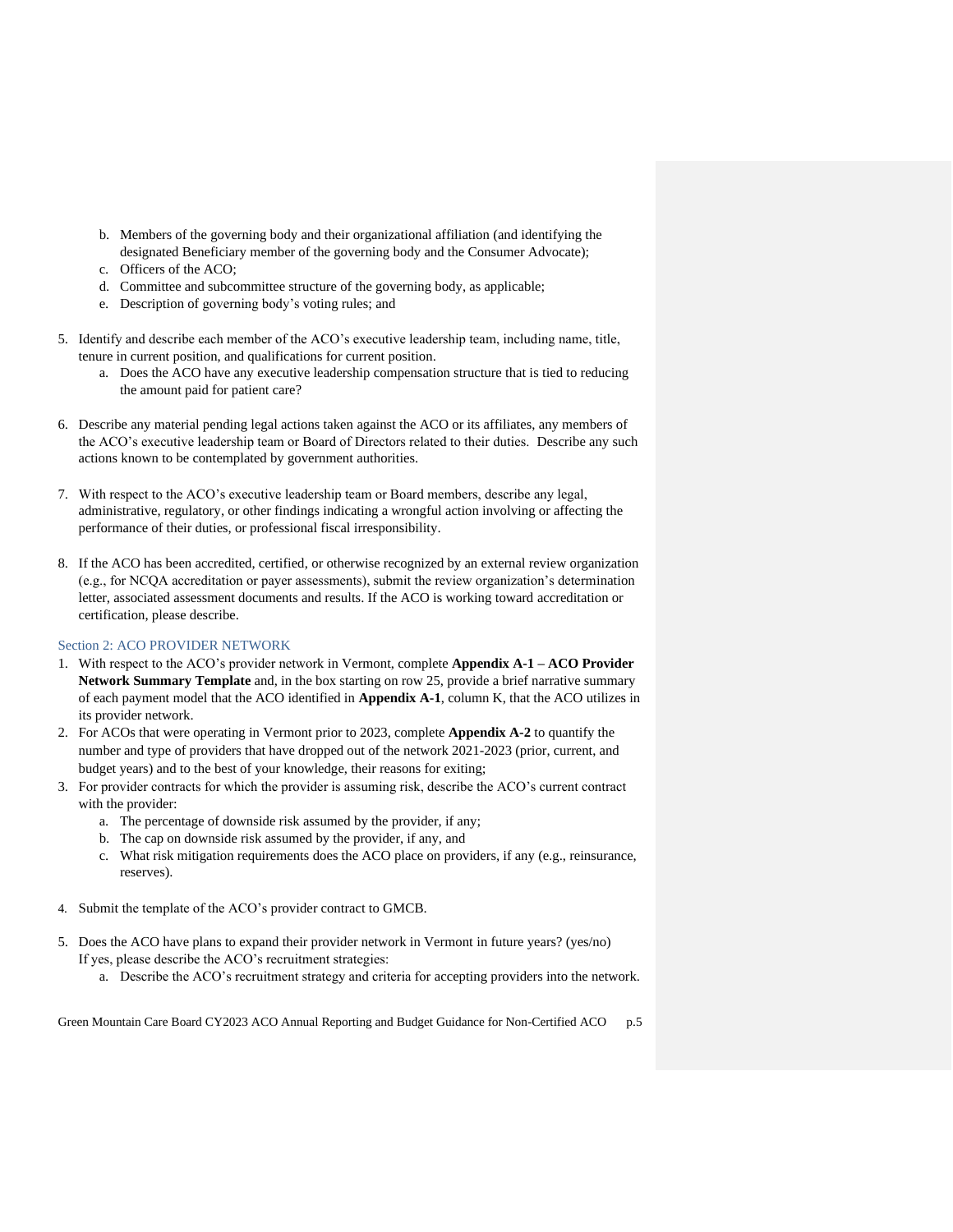- b. Describe the ACO's outreach strategy and contact methods (phone calls, mailings, in-person outreach, etc.).
- c. Are there any differences in your approach to independent versus hospital-owned practices?
- d. What is the ACO's network development timeline and contracting deadline?
- e. Are there any challenges to network development?

If no (the ACO is not planning to expand in future years in Vermont), explain why.

## Section 3: ACO PAYER PROGRAMS

- 1. Provide copies of existing agreements or contracts with Medicare governing the ACOs in the applicable Medicare program, including the participation agreement and any amendments. If 2022 contracts not available, please submit as an addendum when signed.
- 2. Provide a completed **Appendix B – 2022 ACO Program Elements**
- 3. Describe proposed categories of services included for determination of the ACO's savings or losses, if applicable, and if possible, projected revenues by category of service and type of payment model (e.g., FFS, capitation or AIPBP).
- 4. Describe how the proposed ACO benchmark, capitation payment, AIPBP, shared savings and losses, or any other financial incentive program are tied to quality of care or health of aligned beneficiaries.
- 5. Provide the most recent annual ACO quality reports for all measures included in agreements with CMS. To the extent practicable, please provide segmented reports for Vermont operations.
- 6. Describe the current or proposed methodology used for beneficiary/member alignment (also known as attribution).

## Section 4: ACO BUDGET AND FINANCIAL PLAN

- 1. Submit most recent audited financial statements and the most recent publicly available quarterly financial reports, or incorporate by reference to public filings with the Securities and Exchange Commission. Responses to this question do not need to be specific to Vermont operations.
- 2. Provide a description of the flow of funds between payer, ACO, provider, and patients using the below chart, include narrative descriptions in the "Notes" column for each row. Please also describe the ACO's business model. The description should indicate how the ACO expects to realize savings and should demonstrate the ability of the ACO to maintain sufficient funds to support its administrative operations and meet provider payment obligations.

#### **Funds Flow**

| From | 1 Ο<br>__ | vpe)<br>Payment.<br>(Hunds) | <b>Notes</b> |
|------|-----------|-----------------------------|--------------|
|------|-----------|-----------------------------|--------------|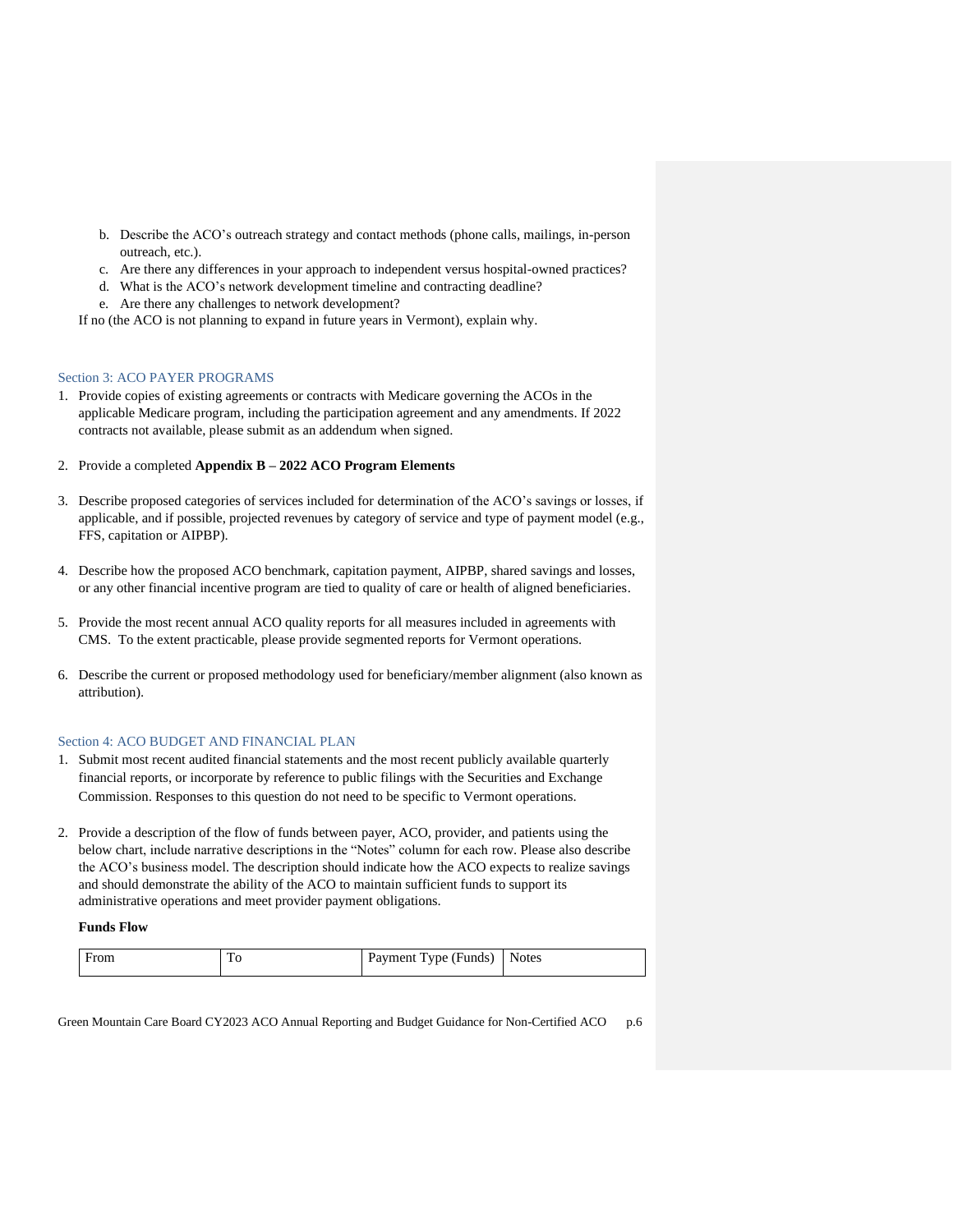- 3. If the ACO is taking risk of loss, provide a narrative explaining how the ACO would manage the financial liability for 2023 through the risk programs included in Part 3 should the ACO's losses equal i) 75% of maximum downside exposure, and ii) 100% of maximum downside exposure. As part of the narrative response, describe your full risk mitigation plan to cover this liability and the mitigation plan for any contracted providers to which risk is being delegated or with which risk is being shared. This response is to include, but is not limited to:
	- a. Portion of the risk covered by reserves, collateral, or other liquid security whether established as a program contractual requirement or as part of the ACO's risk management plan;
	- b. Portion of the risk delegated through fixed payment models to ACO-contracted providers;
	- c. Portion of the risk covered by ACO providers through mechanisms other than fixed payment models (e.g., withholds, commitment to fund losses at annual settlement, etc.);
	- d. Portion of the risk covered by reinsurance or through any other mechanism (please specify);
	- e. Any risk management or financial solvency requirements imposed on the ACO by third-party health care payers under ACO program contracts appearing in Section 3; and
	- f. Whether any liability of the ACO could be passed along to providers in its network if the ACO failed to pay any obligation related to its assumed risk.
- 4. Provide any further documentation (i.e. policies) for the ACO's management of financial risk that provide additional context or support of the narrative response to question 3 above.
- 5. Please provide the following information for 2021-2023, as an estimated budget:
	- a. The amount of any fixed payments and any shared savings distributed to Vermont Participant Providers and Preferred Providers;
	- b. The amount of any shared savings or shared losses on a total ACO-wide basis;
	- c. The proportion of shared savings invested in infrastructure, redesigned care processes, and other resources necessary to improve outcomes and reduce Medicare costs for beneficiaries on a total ACO-wide basis; and
	- d. The proportion of shared savings distributed to Participant Providers and Preferred Providers on a total ACO-wide basis.

## Section 5: ACO MODEL OF CARE AND COMMUNITY INTEGRATION

- 1. Describe the ACO's Model of Care, including but not limited to how it may address:
	- a. All population health initiatives;
	- b. Benefit enhancements offered;
	- c. Support for appropriate utilization of health care services;
	- d. Support for coordination of care across the care continuum, including primary care, hospital inpatient and outpatient care, specialty medical care, post-acute care, mental health and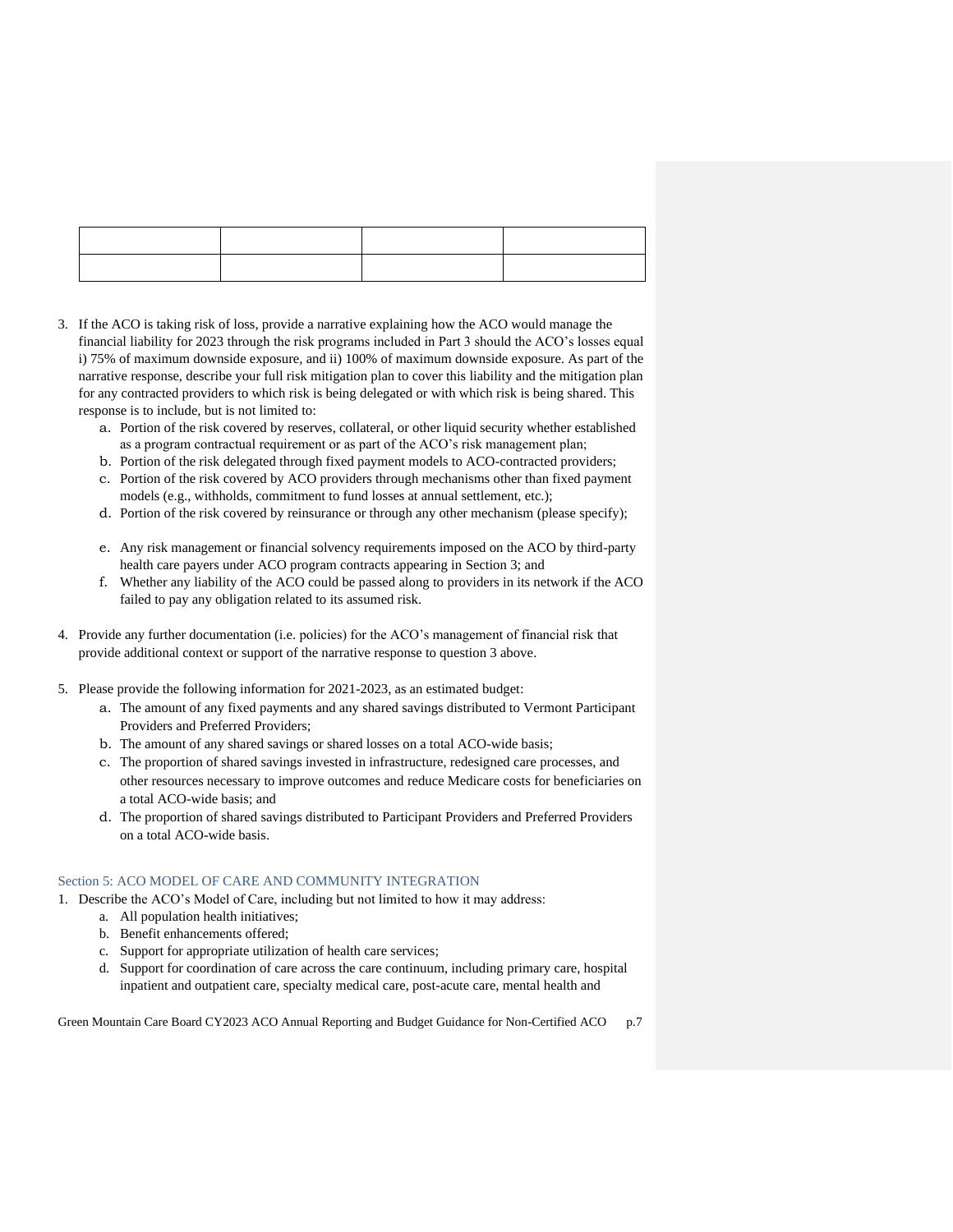substance abuse care and disability and long-term services and supports, especially during care transitions;

- e. Participation and role of community-based providers (e.g., designated mental health agencies, specialized services agencies, area agencies on aging, home health services, and others) that are included in the ACO, including any proposed investments to expand community-based provider capacity and efforts to avoid duplication of existing resources;
- f. Integration efforts with the Vermont Blueprint for Health, regional care collaboratives and other state care coordination initiatives;
- g. Efforts that incentivize systemic health care investments in social determinants of health; and
- h. Efforts that incentivize for preventing and addressing the impacts of adverse childhood experiences and other traumas.
- 2. Describe any strategies for expanding capacity in existing primary care practices, including but not limited to reducing administrative burden on such practices.
- 3. How is the ACO addressing health equity concerns? If the ACO has specific goals in this area, describe any specific actions the ACO is taking to achieve these goals.
- 4. Does the ACO have any specific programs or initiatives intended to improve performance on any of these measures? For additional information about the measures, please see Appendix 1 of the State of Vermont All-Payer ACO Model Agreement.<sup>1</sup>
	- a. Substance Use Disorder: reducing deaths from drug overdoses, increasing initiation and engagement of alcohol and drug dependence treatment, increase follow-up after discharge from the emergency department for alcohol or other drug dependence, reduce rate of growth of emergency department visits with a primary diagnosis of substance abuse condition, increase the utilization of Vermont's prescription drug monitoring program, and increase the number of Vermont residents receiving medication-assisted treatment (MAT) for substance use.
	- b. Suicide: reduce the number of deaths due to suicide.
	- c. Mental Health: increase follow-up care within 30 calendar days after discharge from a hospital emergency department for mental health, reduce rate of growth of emergency department visits with a primary diagnosis of mental health, increase screening for clinical depression (and if depression was detected, include a follow-up plan).
	- d. Chronic Conditions: decrease the prevalence of COPD, diabetes, and hypertension for Vermont residents, reduce composite measure comprising of diabetes, hypertension, and multiple chronic condition morbidity,
	- e. Access to Care: increase number of Vermont residents reporting that they have a personal doctor or care provider, and increase percent of Vermont residents who say they are getting timely care, appointments, and information.
	- f. Tobacco Use and Cessation: increase percent of Vermont residents who are screened for tobacco use and who receive cessation counseling intervention.
	- g. Asthma: increase percent of Vermont residents who receive appropriate asthma medication management.

Green Mountain Care Board CY2023 ACO Annual Reporting and Budget Guidance for Non-Certified ACO p.8

**Commented [SM1]: [@Boles, Julia](mailto:Julia.Boles@vermont.gov) @Me** Thoughts? Could also simply remove the second sentence alltogether

**Commented [BJ2R1]:** [@Sawyer, Michelle](mailto:Michelle.Sawyer@vermont.gov) I would just delete that second sentence so it's back to what we originally sent the HCA (with the addition of 'concerns' which I'm indifferent on)

**Commented [BJ3R1]:** also FYI: https://www.cms.gov/About-CMS/Agency-Information/OMH/equity-initiatives/framework-forhealth-equity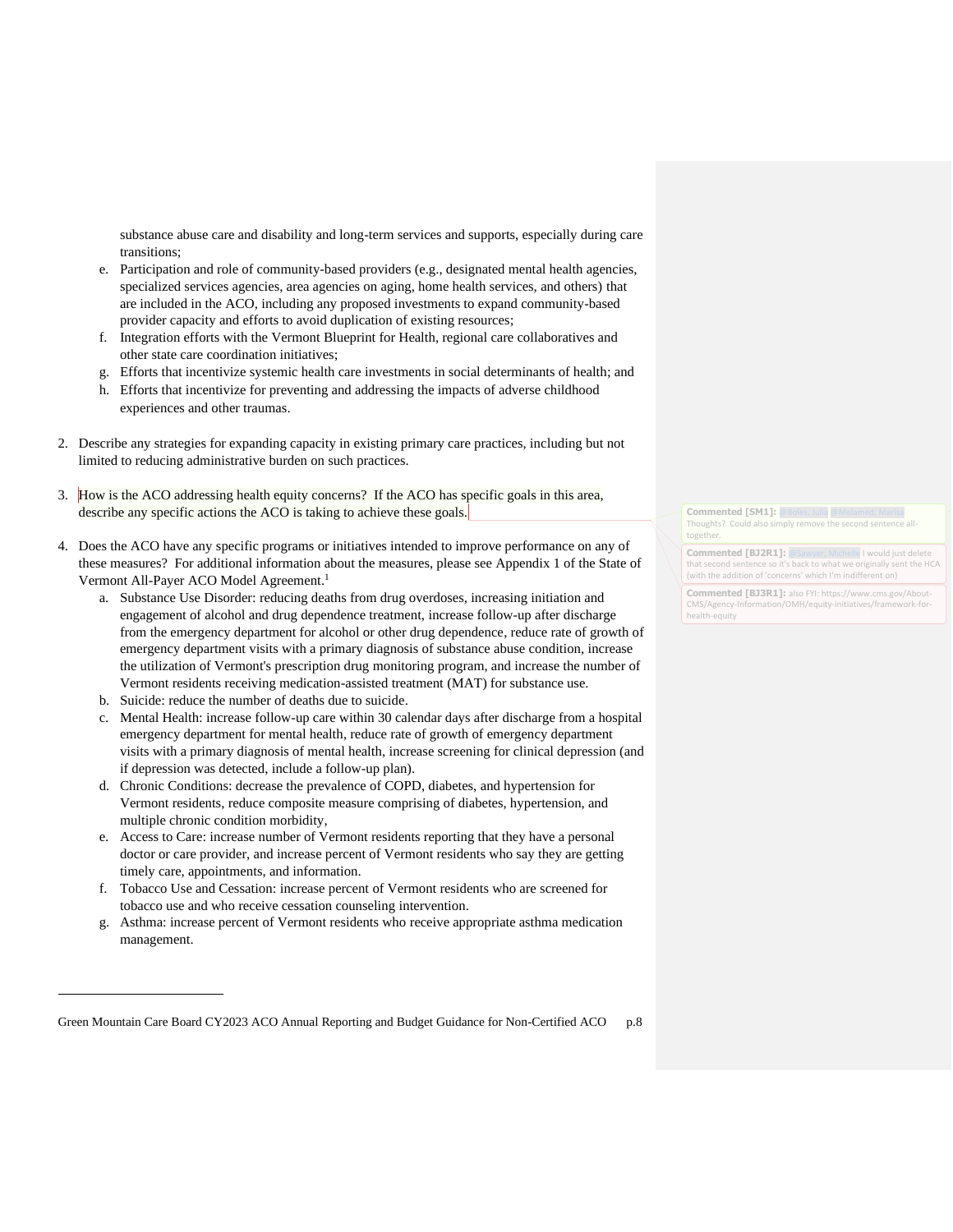- 5. Describe the evidence (such as peer reviewed studies, past performance, etc.) that informs the ACO's programs and processes, including point of care systems, population health efforts, and referral practices.
- 6. Please describe any referral program that the ACO employs to coordinate patient care, including home-based care providers and community-based providers. Specifically:
	- a. Describe how providers access the referral program information;
	- b. How do providers select to whom they make referrals? What information does the ACO supply to providers when evaluating referral options for both in- and out-of-network providers?
- 7. Does the ACO benchmark performance measures against similar entities? If no, explain why not. If yes, in what areas and how does the ACO use the results?

# Section 6: VERMONT ALL-PAYER ACCOUNTABLE CARE ORGANIZATION MODEL AGREEMENT SCALE TARGET ACO INITIATIVE

1. These tables seek to assist the GMCB in determining whether the ACO's payer contract meet the requirements of a Scale Target ACO Initiative (defined in Section 6.b of the All-Payer ACO Model Agreement). The GMCB may require additional information if required to satisfy the State of Vermont's reporting obligations under the All-Payer ACO Model Agreement.

| <b>Payer Contract:</b> Click or tap here to enter text.                                                                                                                                              |                                                                        |          |  |
|------------------------------------------------------------------------------------------------------------------------------------------------------------------------------------------------------|------------------------------------------------------------------------|----------|--|
| <b>Contract Period: Start Date to End Date</b>                                                                                                                                                       |                                                                        |          |  |
| <b>Date Signed:</b> Click or tap here to enter text.                                                                                                                                                 |                                                                        |          |  |
|                                                                                                                                                                                                      | Financial Arrangement – Shared Savings and/or Shared Risk Arrangements |          |  |
| Are shared savings possible? * Choose an item.                                                                                                                                                       |                                                                        |          |  |
| Does shared savings arrangement meet minimum requirements of 30% of the difference between actual and<br>expected spending (see Section 6.b of the All-Payer ACO Model Agreement)? * Choose an item. |                                                                        |          |  |
| Describe shared savings and shared risk arrangement(s): Click or tap here to enter text.                                                                                                             |                                                                        |          |  |
| <b>Contract Reference(s):</b> Click or tap here to enter text.                                                                                                                                       |                                                                        |          |  |
| Payment Mechanisms - Payer/ACO Relationship                                                                                                                                                          |                                                                        |          |  |
| Describe payment mechanism(s) between payer and ACO (AIPBP, FFS, etc.): Click or tap here to enter text.                                                                                             |                                                                        |          |  |
| <b>Contract Reference(s):</b> Click or tap here to enter text.                                                                                                                                       |                                                                        |          |  |
| Payment Mechanisms - ACO/Provider Relationship                                                                                                                                                       |                                                                        |          |  |
| Describe payment mechanism(s) between ACO and ACO provider network: Click or tap here to enter text.                                                                                                 |                                                                        |          |  |
| ACO Provider Agreement Reference(s): Click or tap here to enter text.                                                                                                                                |                                                                        |          |  |
| For payments to providers, please complete the table below, identifying the applicable category of the<br>payments (or percentage of payments in each category) based on HCP-LAN categories:         |                                                                        |          |  |
| <b>HCP-LAN Category</b>                                                                                                                                                                              | ACO / provider arrangements                                            | \$ value |  |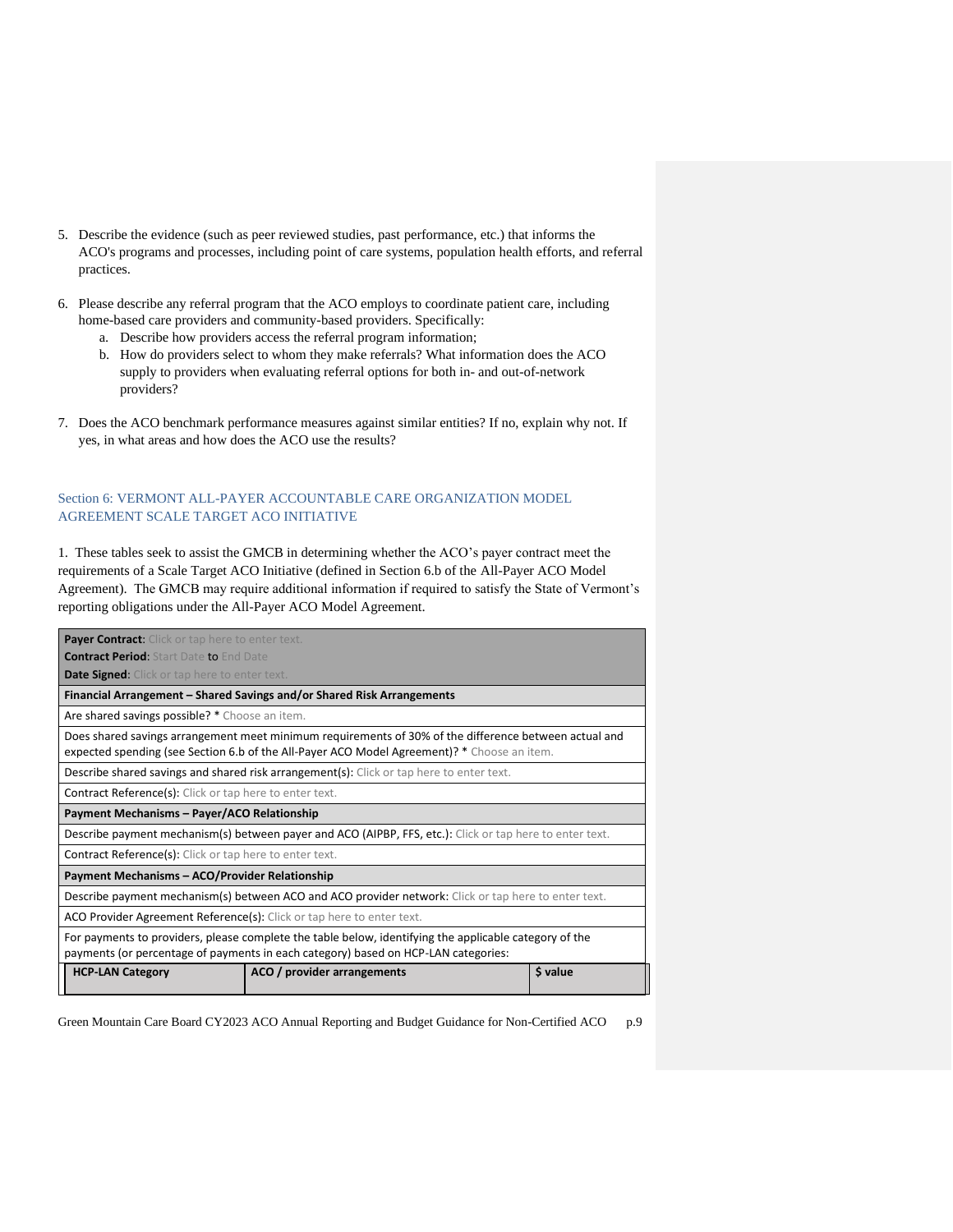|                                                                          | Category 1: FFS-No link to Quality and Value                                                                                                                                                                                                                                                                                                                                                                                                                                                                               |  |
|--------------------------------------------------------------------------|----------------------------------------------------------------------------------------------------------------------------------------------------------------------------------------------------------------------------------------------------------------------------------------------------------------------------------------------------------------------------------------------------------------------------------------------------------------------------------------------------------------------------|--|
| 1: FFS-No link to Quality & Value                                        |                                                                                                                                                                                                                                                                                                                                                                                                                                                                                                                            |  |
| Category 2: FFS-Link to Quality and Value                                |                                                                                                                                                                                                                                                                                                                                                                                                                                                                                                                            |  |
| 2A: Foundational payments for<br>infrastructure & operations             |                                                                                                                                                                                                                                                                                                                                                                                                                                                                                                                            |  |
| 2B: Pay for reporting                                                    |                                                                                                                                                                                                                                                                                                                                                                                                                                                                                                                            |  |
| 2C: Pay for performance                                                  |                                                                                                                                                                                                                                                                                                                                                                                                                                                                                                                            |  |
|                                                                          | Category 3: APMs Built on FFS Architecture                                                                                                                                                                                                                                                                                                                                                                                                                                                                                 |  |
| 3A: APMs with shared savings                                             |                                                                                                                                                                                                                                                                                                                                                                                                                                                                                                                            |  |
| 3B: APMs with shared savings<br>and downside risk                        |                                                                                                                                                                                                                                                                                                                                                                                                                                                                                                                            |  |
| 3N: Risk based payments NOT<br>linked to quality                         |                                                                                                                                                                                                                                                                                                                                                                                                                                                                                                                            |  |
|                                                                          | Category 4: Population-Based Payment                                                                                                                                                                                                                                                                                                                                                                                                                                                                                       |  |
| 4A: Condition-specific<br>population-based payment                       |                                                                                                                                                                                                                                                                                                                                                                                                                                                                                                                            |  |
| 4B: Comprehensive population-<br>based payment                           |                                                                                                                                                                                                                                                                                                                                                                                                                                                                                                                            |  |
| 4B with reconciliation to FFS<br>and ultimate accountability<br>for TCOC | Medicare AIPBP (Per CMMI and LAN): CMMI<br>actually includes VT All payer in the Annual LAN APM<br>measurement effort and currently categorizes VT All<br>payer as Category 4B (See definition from the LAN's<br>APM Framework):<br>"Payments in Category 4B are prospective and<br>population-based, and they cover all an individual's<br>health care needs. Category 4B encompasses a<br>broad range of financing and delivery system<br>arrangements, in which payers and providers are<br>organizationally distinct." |  |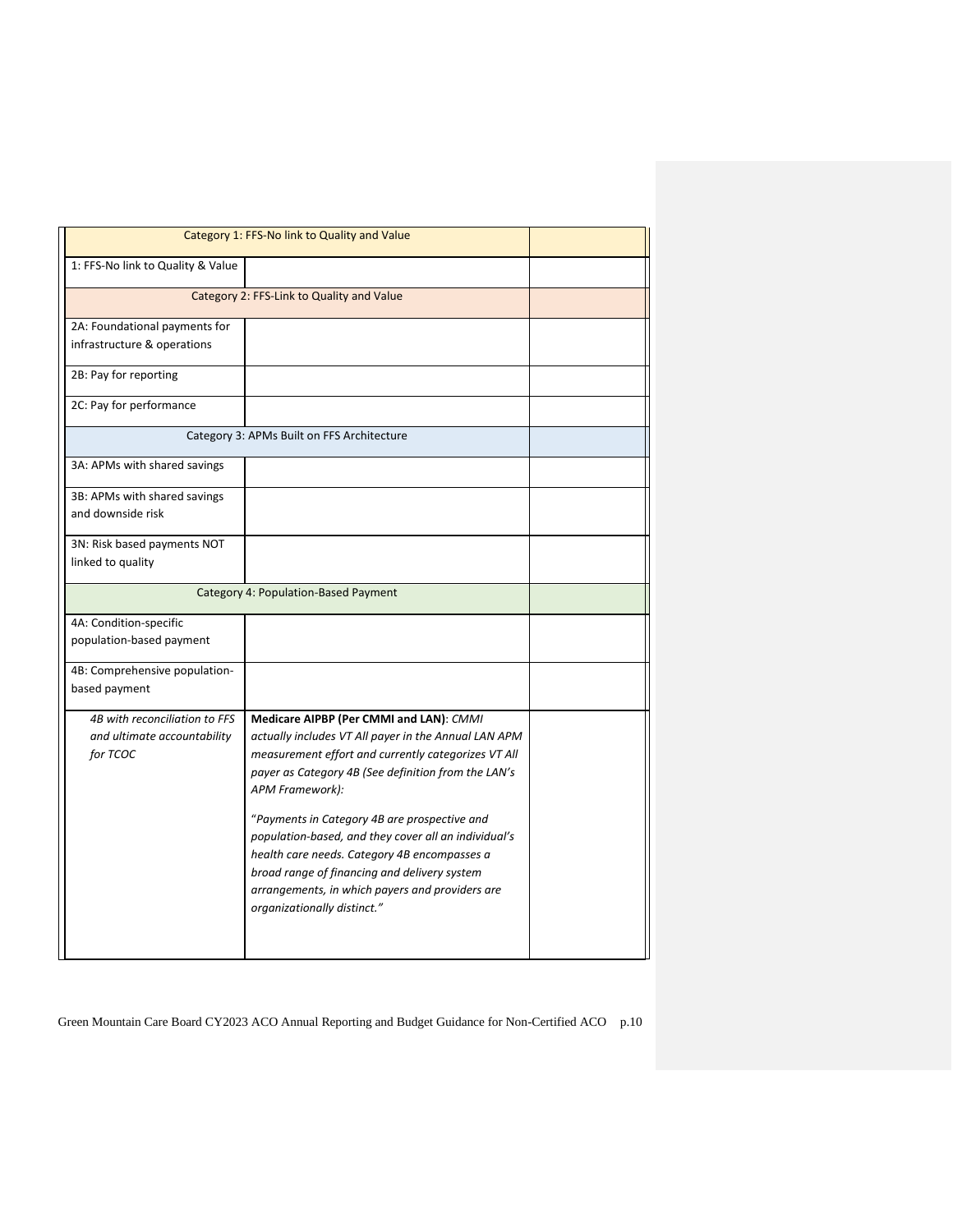| 4B with NO reconciliation to                                                                                     | Medicaid                                                                                                          |  |  |
|------------------------------------------------------------------------------------------------------------------|-------------------------------------------------------------------------------------------------------------------|--|--|
| <b>FFS</b>                                                                                                       |                                                                                                                   |  |  |
|                                                                                                                  |                                                                                                                   |  |  |
| 4C: Integrated finance &                                                                                         |                                                                                                                   |  |  |
| delivery system                                                                                                  |                                                                                                                   |  |  |
|                                                                                                                  |                                                                                                                   |  |  |
| 4N: Capitated payments NOT                                                                                       |                                                                                                                   |  |  |
| linked to quality                                                                                                |                                                                                                                   |  |  |
|                                                                                                                  |                                                                                                                   |  |  |
| Services Included in Financial Targets (Total Cost of Care)                                                      |                                                                                                                   |  |  |
|                                                                                                                  | Services Included in Financial Targets: Complete Appendix A, Services Included in Financial Targets, for all ACO- |  |  |
|                                                                                                                  | payer contracts. (Services must be comparable to All-Payer Financial Target Services as defined in section 1.f of |  |  |
|                                                                                                                  | the All-Payer ACO Model Agreement, to qualify as Scale Target ACO Initiative) *                                   |  |  |
| Contract Reference(s): Click or tap here to enter text.                                                          |                                                                                                                   |  |  |
| <b>Quality Measurement</b>                                                                                       |                                                                                                                   |  |  |
|                                                                                                                  | Is financial arrangement tied to quality of care or the health of aligned beneficiaries? * Choose an item.        |  |  |
| Describe methodology for linking payments to quality of care or health of aligned beneficiaries (e.g., withhold, |                                                                                                                   |  |  |
| gate and ladder, etc.): Click or tap here to enter text.                                                         |                                                                                                                   |  |  |
|                                                                                                                  | Quality Measures: Complete Appendix B, Quality Measures, for all ACO-payer contracts.                             |  |  |
| <b>Contract Reference(s):</b> Click or tap here to enter text.                                                   |                                                                                                                   |  |  |
| <b>Attribution Methodology</b>                                                                                   |                                                                                                                   |  |  |
| Describe attribution methodology: Click or tap here to enter text.                                               |                                                                                                                   |  |  |
| <b>Contract Reference(s):</b> Click or tap here to enter text.                                                   |                                                                                                                   |  |  |
| <b>Patient Protections</b>                                                                                       |                                                                                                                   |  |  |
|                                                                                                                  | Describe patient protections included in ACO contracts or internal policies: Click or tap here to enter text.     |  |  |
| Contract and Policy Reference(s): Click or tap here to enter text.                                               |                                                                                                                   |  |  |

## **Table 2: Services Included in Financial Targets**

*Indicate with "x" if category is included*

| <b>Category of Service or Expenditure Reporting</b> |                             |
|-----------------------------------------------------|-----------------------------|
| Category                                            | <b>Medicare ACO Program</b> |
| <b>Hospital Inpatient</b>                           |                             |
| Mental Health/Substance Abuse - Inpatient           |                             |
| Maternity-Related and Newborns                      |                             |
| Surgical                                            |                             |
| Medical                                             |                             |
| <b>Hospital Outpatient</b>                          |                             |
| Hospital Mental Health / Substance Abuse            |                             |
| <b>Observation Room</b>                             |                             |
| <b>Emergency Room</b>                               |                             |
| <b>Outpatient Surgery</b>                           |                             |
| <b>Outpatient Radiology</b>                         |                             |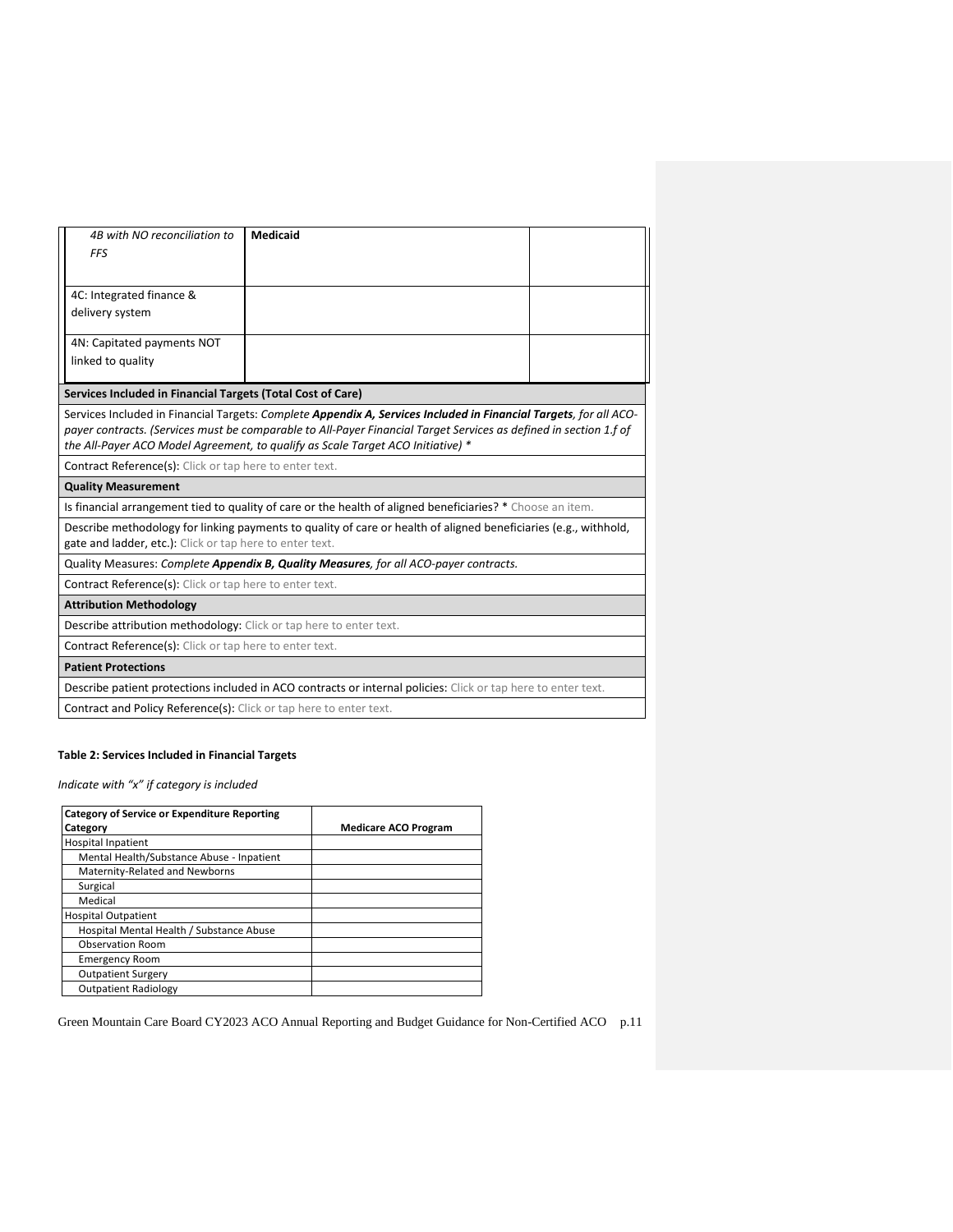| <b>Outpatient Lab</b>               |  |
|-------------------------------------|--|
|                                     |  |
| <b>Outpatient Physical Therapy</b>  |  |
| <b>Outpatient Other Therapy</b>     |  |
| <b>Other Outpatient Hospital</b>    |  |
| Professional                        |  |
| <b>Physician Services</b>           |  |
| <b>Physician Inpatient Setting</b>  |  |
| <b>Physician Outpatient Setting</b> |  |
| Physician Office Setting            |  |
| Professional Non-physician          |  |
| Professional Mental Health Provider |  |
| Post-Acute Care                     |  |
| <b>DME</b>                          |  |
| Dental                              |  |
| Pharmacy                            |  |

## **Table 3: Quality Measures**

*Indicate with "x" if category is included*

|                                                                                      | <b>Medicare ACO</b> |
|--------------------------------------------------------------------------------------|---------------------|
| <b>Quality Measure</b>                                                               | Program             |
| Screening for clinical depression and follow-up plan                                 |                     |
| Tobacco use assessment and cessation intervention                                    |                     |
| Hypertension: Controlling high blood pressure (ACO composite)                        |                     |
| Diabetes Mellitus: HbA1c poor control (ACO composite)                                |                     |
| All-Cause unplanned admissions for patients with multiple chronic conditions (ACO    |                     |
| composite)                                                                           |                     |
| Consumer Assessment of Healthcare Providers and Systems (CAHPS) patient experience   |                     |
| surveys*                                                                             |                     |
| % of Medicaid adolescents with well-care visits                                      |                     |
| 30-day follow-up after discharge from emergency department for mental health         |                     |
| 30-day follow-up after discharge from emergency department for alcohol or other drug |                     |
| dependence                                                                           |                     |
| Initiation of alcohol and other drug dependence treatment                            |                     |
| Engagement of alcohol and other drug dependence treatment                            |                     |
| Risk-standardized, all-condition readmission                                         |                     |
| Skilled nursing facility 30-day all-cause readmission                                |                     |
| Influenza immunization                                                               |                     |
| Pneumonia vaccination status for older adults                                        |                     |
| Colorectal cancer screening                                                          |                     |
| Number of asthma-related ED visits, stratified by age                                |                     |
| <b>HEDIS: All-Cause Readmissions</b>                                                 |                     |
| Developmental screening in the first 3 years of life                                 |                     |
| Follow-up after hospitalization for mental illness (7-Day Rate)                      |                     |
| Falls: Screening for future fall risk                                                |                     |
| Body mass index screening and follow-up                                              |                     |
| All-cause unplanned admissions for patients with Diabetes                            |                     |
| All-cause unplanned admissions for patients with Heart Failure                       |                     |
| Breast cancer screening                                                              |                     |
| Statin therapy for prevention and treatment of Cardiovascular Disease                |                     |
| Depression remission at 12 months                                                    |                     |